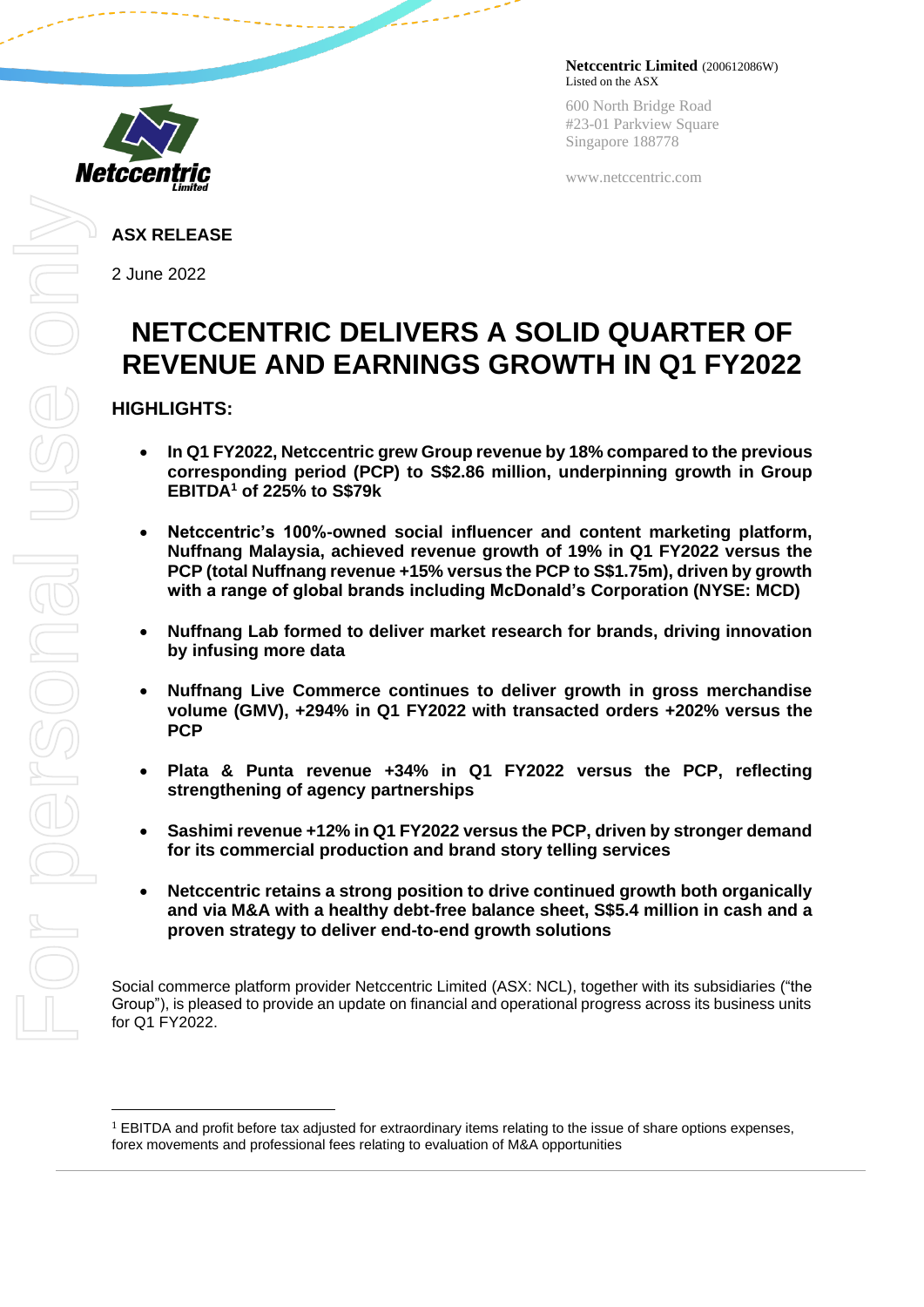

600 North Bridge Road #23-01 Parkview Square Singapore 188778

www.netccentric.com

#### **Q1 FY2022 Performance**

Netccentric achieved revenue of S\$2.86 million in Q1 FY2022, representing growth of 18% over Q1 FY2021. The growth in revenue was spread across all business units, with Nuffnang Malaysia the key driver of growth across the Group.

Netccentric's profit before tax<sup>1</sup> improved from a S\$27k loss in Q1 FY2021 to a profit of S\$14k in Q1 FY2022. Group EBITDA<sup>1</sup> grew by 225% from S\$24k in Q1 FY2021 to S\$79k in Q1 FY2022.



# **Financial and Operational Highlights by Business Unit**



<sup>1</sup> EBITDA and profit before tax adjusted for extraordinary items relating to the issue of share options expenses, forex movements and professional fees relating to evaluation of M&A opportunities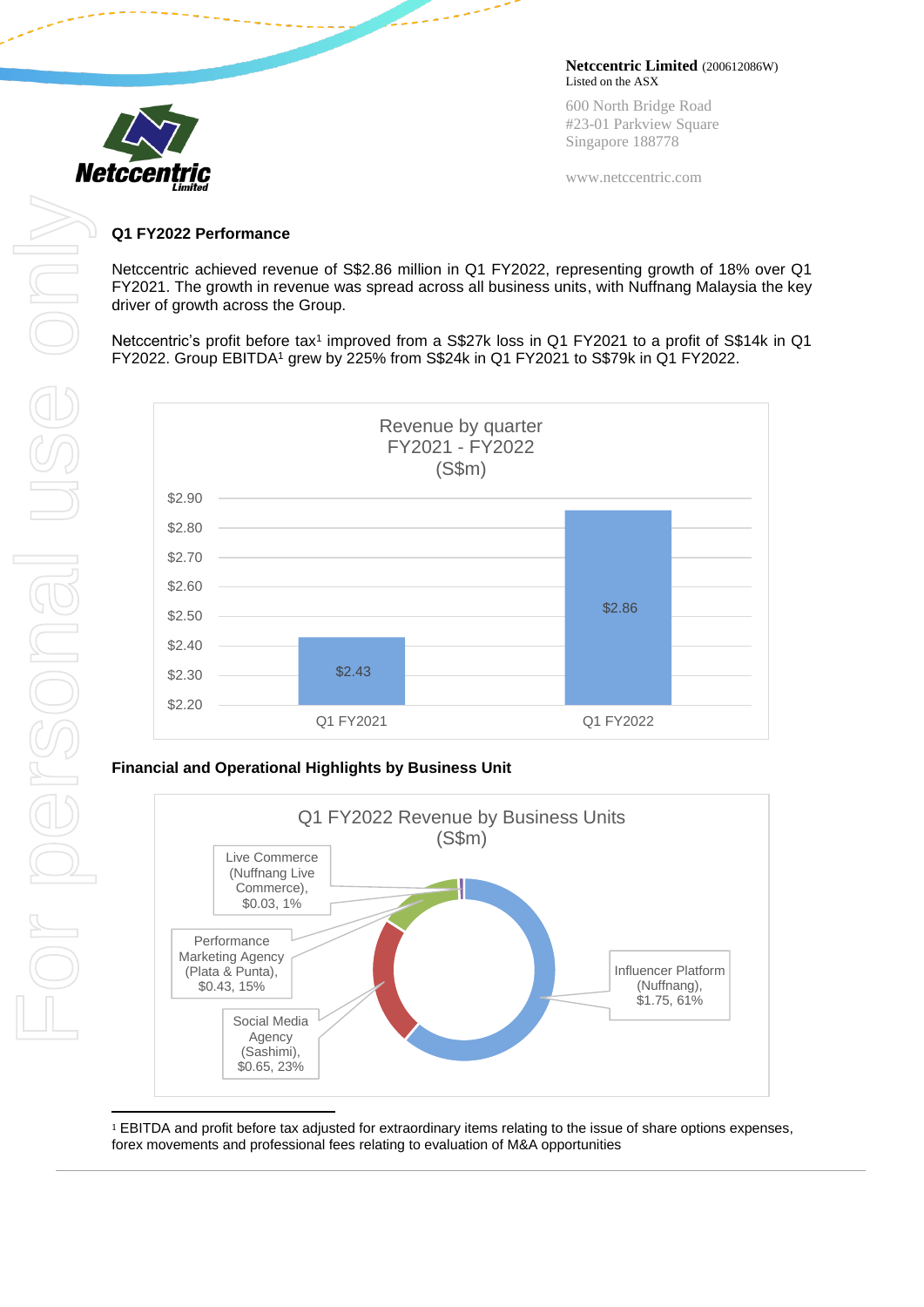

600 North Bridge Road #23-01 Parkview Square Singapore 188778

www.netccentric.com

## **Nuffnang Growth Continues, Nuffnang Lab Established to Drive Innovation**

Nuffnang, Netccentric's 100%-owned social influencer and content marketing platform, collectively contributed 61% to Group revenue in Q1 FY2022, with Nuffnang Malaysia (NNMY) being the biggest contributor.

NNMY achieved 19% revenue growth in Q1 FY2022 compared to Q1 FY2021, with key clients driving the growth being global consumer brands company Unilever (revenue +42%), food & beverage conglomerate Fraser & Neave (+280%), personal care specialist Wipro Unza (+2,354%) and restaurant chain McDonalds (which was not a client in the same period last year). NNMY continued to strengthen its partnerships with key media agencies in Q1 FY2022, growing revenue from these sources by 29% compared to the previous corresponding period.

In Q1 FY2022, NNMY formed Nuffnang Lab which is now responsible for brand research. As the influencer marketing business matures, clients are demanding more sophisticated solutions. Nuffnang Lab analyses data to empower Nuffnang to provide clients with more effective influencer marketing strategies.

Nuffnang Lab generated its first insights report for Hari Raya, a festival celebrated by the Muslim community. Nuffnang Lab has marketed the findings of this report to more than 100 key contacts among advertising agencies. Nuffnang Lab has subsequently seen growth in requests for proposals, indicating growth in the Group's client's trust in Netccentric's strategy recommendations.

## **Nuffnang Live Commerce Continues to Deliver Growth for eShoplive**

The Nuffnang Live Commerce platform provides a seamless end-to-end livestream shopping experience by navigating viewers from awareness to the purchase stage instantaneously, as viewers can use their devices to immediately purchase promoted products.

Nuffnang Live Commerce's activity levels continued to grow in the March quarter as new and existing clients began to adopt the platform and build understanding of its capabilities.

In Q1 FY2022, Nuffnang Live Commerce transacted a total of 19,268 orders with a gross merchandise value (GMV) of S\$1.99 million. GMV increased by 294% in Q1 FY2022 compared to Q1 FY2021, and transacted orders increased by 202% compared to Q1 FY2021 (19,268 in Q1 FY2022 vs 6,362 in Q1 FY2021).

Nuffnang Live Commerce's technology continues to increase the efficiency of eShoplive's operational and customer journey with eShoplive achieving several milestones in Q1 FY2022. eShoplive achieved record-breaking GMV, hitting S\$0.19 million and increasing GMV by 145% compared to the same period last year when the Netccentric platform was not yet enhancing eShoplive's operations. The automation via Nuffnang Live Commerce's platform has enabled eShoplive to increase its efficiency in operations by 40%.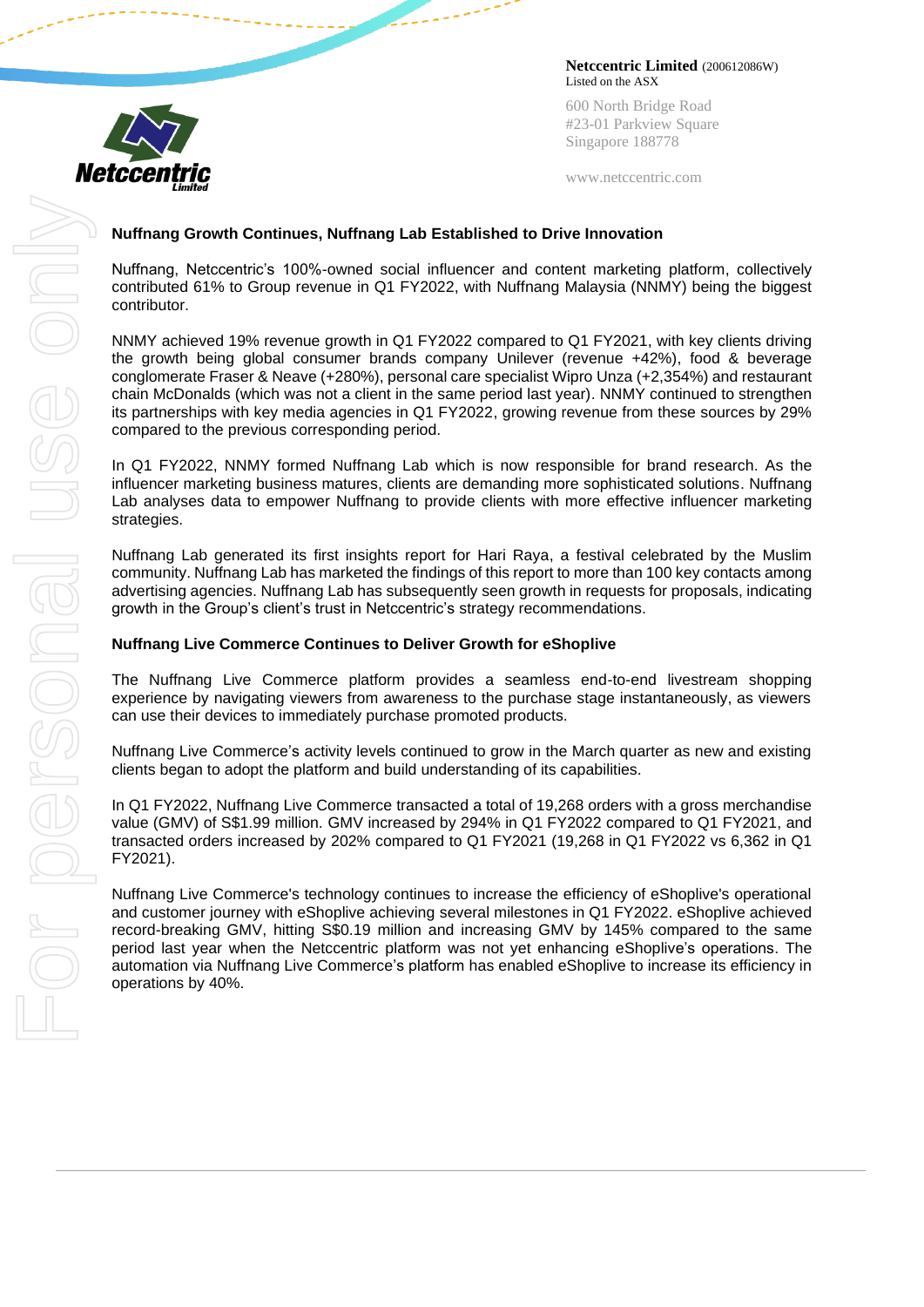

600 North Bridge Road #23-01 Parkview Square Singapore 188778

www.netccentric.com

#### **Plata & Punta Delivers Strong Growth during COVID-19 Recovery**

The Group's performance marketing agency, Plata & Punta, achieved strong growth due to a progressive recovery from COVID-19 leading to a reopening of the economy. Plata & Punta had a 34% increase in revenue in Q1 FY2022 (S\$430k) compared to Q1 FY2021 (S\$321k). The revenue growth can mainly be attributed to the strengthening of agency partnerships and increase in spending from major eCommerce clients. During the March quarter, Plata & Punta welcomed a significant new customer, having agreed a performance marketing deal with Beko, one of Europe's largest home appliance brands.

#### **Sashimi Continues to Upscale Service Delivery and Growth**

The Group's social media agency, Sashimi, continued to expand its operations related to brand storytelling, data analysis and marketing technology. The revenue growth of 12% in Q1 FY2022 compared to the previous corresponding period was primarily driven by stronger demand for Sashimi's commercial production services, under its brand story telling department.

Sashimi expects to benefit from continuing growth in demand from Asia-Pacific advertisers looking to tell their brand stories in an interactive and involving way.

Netccentric Executive Chairman, Ganesh Kumar Bangah, said:

*"We are pleased to have delivered another quarter of strong revenue growth and underlying earnings, which is spread across our business units. Progress has been made in diversifying our business and revenue base, however, our social influencer and content marketing platform remains a key driver of growth.*

*"During the March quarter, we established Nuffnang Lab in Malaysia. This is an important part of Netccentric's drive to continuously innovate and improve our services to meet the fast evolving needs our clients.* 

*"Nuffnang Live Commerce continues to deliver strong results for eShoplive and for the influencers and brands engaging in eCommerce sales through this cutting-edge platform. Meanwhile, our performance marketing agency and social media agency have both delivered continuing strong growth in the COVID-19 recovery.*

*"The sustained growth in profitable revenue that we are achieving across our Group indicates the strength of our diversified model and our strategic initiatives. With S\$5.4 million in cash at bank to fund our growth strategy, these results provide an excellent launch pad for us to continue our ambitious expansion plans across Southeast Asia in the remainder of 2022."*

This announcement was approved for release by the Netccentric Board of Directors.